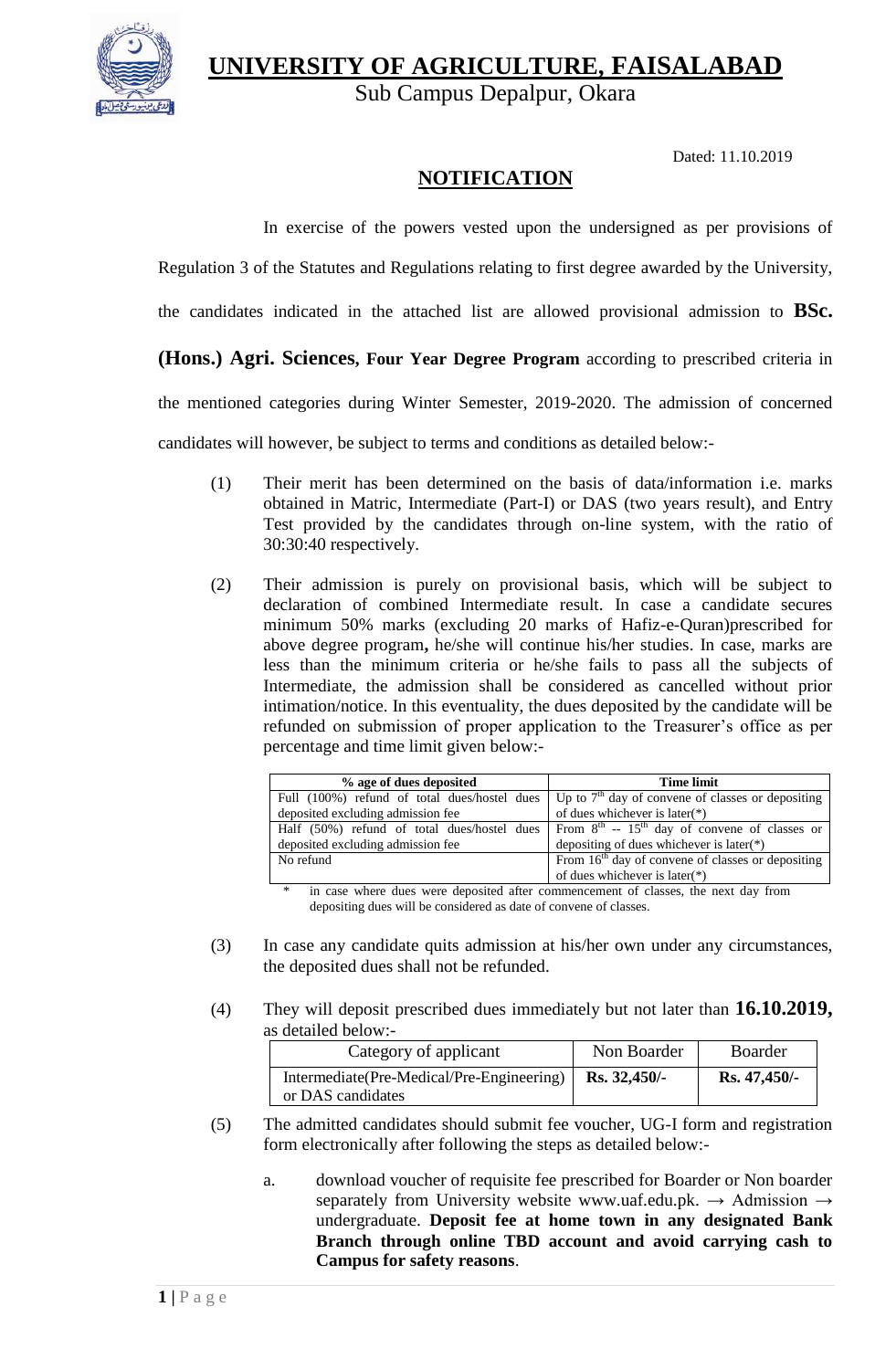- b. after depositing dues, download courses enlistment form(UG-I) prescribed for above degree as well as University Registration form(E-2) from website and complete the same in all respects. Hard copies of UG-I and Registration Form(E-2) are also available in Office of the undersigned.
- c. hard copy of fee voucher, UG-I and E-2 form complete in all respect and **attested** copies of following educational documents be submitted by hand as a pre-requisite for completion of admission/enrolment formalities. These documents should reach in Office of the undersigned **not later than 16.10.2019,** failing which the provisional admission shall be cancelled without any further notice/information:-
	- (i) Five latest coloured photographs of  $1.5 \times 2$ " size with light blue background.
	- (ii) Four copies of Matric Certificate or detail marks indicating date of birth. If DMC has been submitted due to non-issuance of Matric Certificate, the applicant should have to submit the same within one year from admission for completion of record, failing which he/she shall not be allowed to continue studies.
	- (iii) Two copies of character certificate issued by the Headmaster/ Headmistress/Head of Institution last attended at Matric level.
	- (iv) Four copies of Intermediate (Part-I)/equivalent certificate or detail marks. It should be noted that downloaded detail marks/result card, is not acceptable.

Such candidates are required to submit combined Intermediate result card (Part-I &II) along with character certificate issued by the Institution last attended in this office **within one month** after declaration of result, failing which they will not be allowed to sit in the classes and appear in mid-term examination.

- (v) declaration for studies and undertaking for desisting of Politics on separate judicial papers worth Rs. 200/- each as per specimen displayed on the Notice Boards and available on website.
- (vi) submission of medical fitness certificate on the prescribed format available on website issued by the Medical Officer of a Government Hospital, MBBS Practitioner(Registered with PMDC) or Medical Officer(s) of University **within one month** after issuance of notification.

## (6) **It should be noted that:-**

- (i) after depositing dues/completion of enrolment formalities in a specific degree program, if any candidate desires to change degree (where he/she was selected provisionally but did not deposit dues/complete admission/enrolment formalities), he/she will be allowed to do so only **ONCE**. This permission will however, be allowed after display of  $3<sup>rd</sup>$  merit list subject to the condition that seat(s) is/are available in the desired program. The candidate allowed shifting of degree programs, will have to pay the difference of dues(between admitted and shifted degree programs), if any. In the case of less dues, the same will be refunded after following the prescribed procedure, time frame given under sub-para 2 of this notification.
- (ii) If any candidate is later on selected in a degree program other than above at Sub Campus or vice versa and is interested to join studies at there, he/she is not required to deposit dues/complete admission/enrolment formalities afresh. The dues, UG-I, E-2 forms with other documents submitted for previous degree, will be transferred to the Faculty/Institute/Sub Campus, **ONCE.** In this